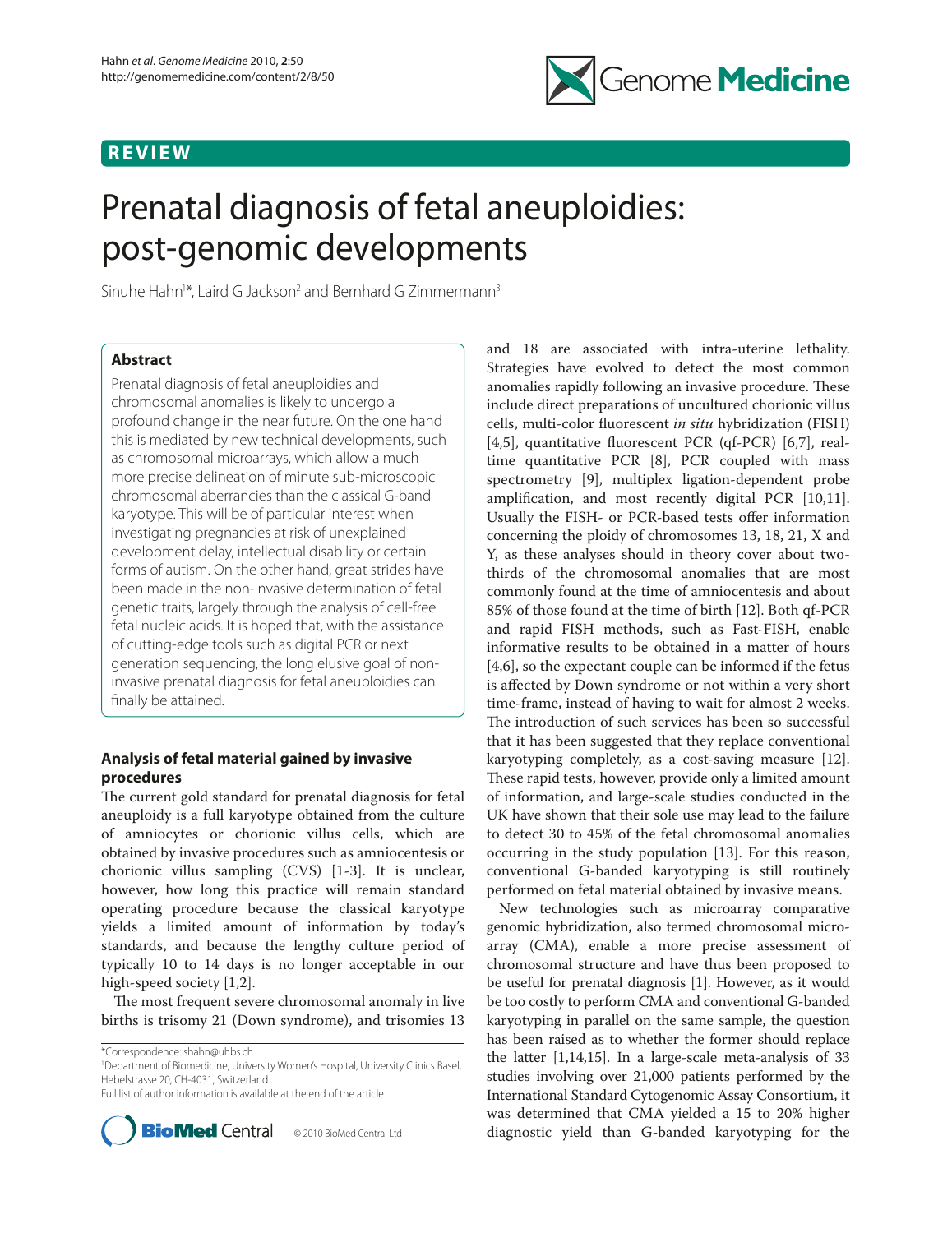detection of disorders involving submicroscopic deletions or duplications [14]. Such alterations have been shown to be involved in disorders such as unexplained development delay/intellectual disability, autism spectrum disorders and multiple congenital anomalies.

Consequently, it seems that CMA would provide better value for money than the continued use of traditional Gbanded karyotyping, and it was recommended by the International Standard Cytogenomic Assay Consortium that it should be considered as a 'first tier' option for prenatal diagnosis [14]. Unfortunately, in this regard no consensus has yet been attained, as is evident by the recent Committee Opinion no. 446 released by the American College of Obstetrics and Gynecology [16], which states that CMA is currently not a suitable replacement for classical cytogenetics in prenatal diagnosis. This is due to a perceived higher cost and apparent technical issues, such as a possible inability to detect balanced translocations or cases of triploidy by CMA. Given that several studies indicate, however, that array technologies may under certain conditions provide more detailed insight than classical G-banding with regard to chromosome rearrangements, it is possible that this issue will be resolved in future as CMA techniques become more technically proficient, robust and widespread [14].

## **Non-invasive prenatal diagnosis of fetal aneuploidies: direct versus indirect approaches**

As invasive practices such as CVS or amniocentesis carry an inherent risk of fetal injury and loss, several alternative approaches that would allow a non-invasive assessment of the fetal genotype have been explored [2,17]. Initial attempts focused on the enrichment of fetal cells (erythroblasts or trophoblasts) from maternal blood and the retrieval of trophoblast cells by transcervical lavage [18]. Despite almost three decades of intensive efforts, none of these approaches has proven to be ready for clinical application. This may, however, change with the development of effictive enrichment devices using microfluidics or automated scanning microscopy [2].

Consequently, most attention has been focused on the potential use of cell-free placentally derived nucleic acids [19]. In this regard, two major strategies have emerged, relying on direct or indirect means of inferring whether a fetal chromosomal anomaly is present.

## **Indirect approaches: cell-free mRNA or epigenetic differences**

Cell-free DNA is present in the serum and plasma of all normal individuals. It is assumed to arise from dying or damaged cells, and may be a consequence of normal cell turnover. Placentally derived cell-free DNA is derived from turnover of the placental trophoblast tissue. The use of placentally derived cell-free fetal DNA has been shown to be useful for the detection of fetal loci that are completely absent from the maternal genome, such as the Y chromosome or the fetal Rhesus D (*RHD*) gene in Rhesus D negative mothers [20,21]. The situation is, however, much more complex when studying fetal loci that are more similar to maternal ones because the few fetal cell-free DNA sequences present in maternal plasma are almost swamped by the preponderance of maternally derived ones. This renders the detection of fetal genetic loci that are not completely absent from the maternal genome difficult by current PCR-based approaches [22]. In order to overcome this problem, two avenues have been investigated: firstly, the use of placentally derived mRNA species not expressed by maternal tissues [23]; and secondly, epigenetic differences between placentally and maternally derived cell-free DNA sequences [24].

The hypothesis behind these approaches is that they should theoretically allow an absolute discrimination between fetal and maternal cell-free nucleic acid sequences, and thus should not be influenced by an overwhelming presence of maternal material. The analysis of the targeted fetal loci should then become as straightforward as that for the determination of fetal gender or Rhesus D status.

In order to determine chromosomal ploidy, the approaches rely on the quantitative assessment of heterozygous single nucleotide polymorphism (SNP) loci in the nucleic acid sequences being interrogated [23,25,26]. If the fetus is euploid, the SNP ratio should be 1:1, whereas if it were aneuploid, the SNP ratio would be 1:2 or 2:1.

In the mRNA approach, mRNA transcripts from genes located on chromosomes 21 (Placenta specific-4, *PLAC4*) and 18 (serpin peptidase inhibitor clade b2, *SERBINB2*) have been examined [23,27]. In the first report on the detection of trisomy 21 using *PLAC4* mRNA [23], 10 affected cases could be distinguished from 56 healthy cases with a sensitivity of 90% and a specificity of 96%. Unfortunately, almost 100 cases had to be excluded from analysis as they did not meet the necessary requirement for a heterozygous SNP locus in the *PLAC4* mRNA. In a recent follow-up study [26], it has been suggested that the accuracy of this assay could be improved by the use of digital PCR rather than mass spectrometry for the detection and quantification of the SNP alleles, as well as by quantitatively assessing cell-free *PLAC4* mRNA levels. This study [26] was performed on only four cases with trisomy 21, however, and although the sensitivity reached 100%, the specificity was only 89%.

In a study using *SERBINB2* mRNA for the detection of trisomy 18, three out of four samples with Edwards syndrome could be distinguished from healthy cases [27]. Unfortunately, because of the very low levels of *SERBINB2* mRNA in maternal plasma, the samples had to be pooled, thereby making a precise estimate of the usefulness of this approach difficult.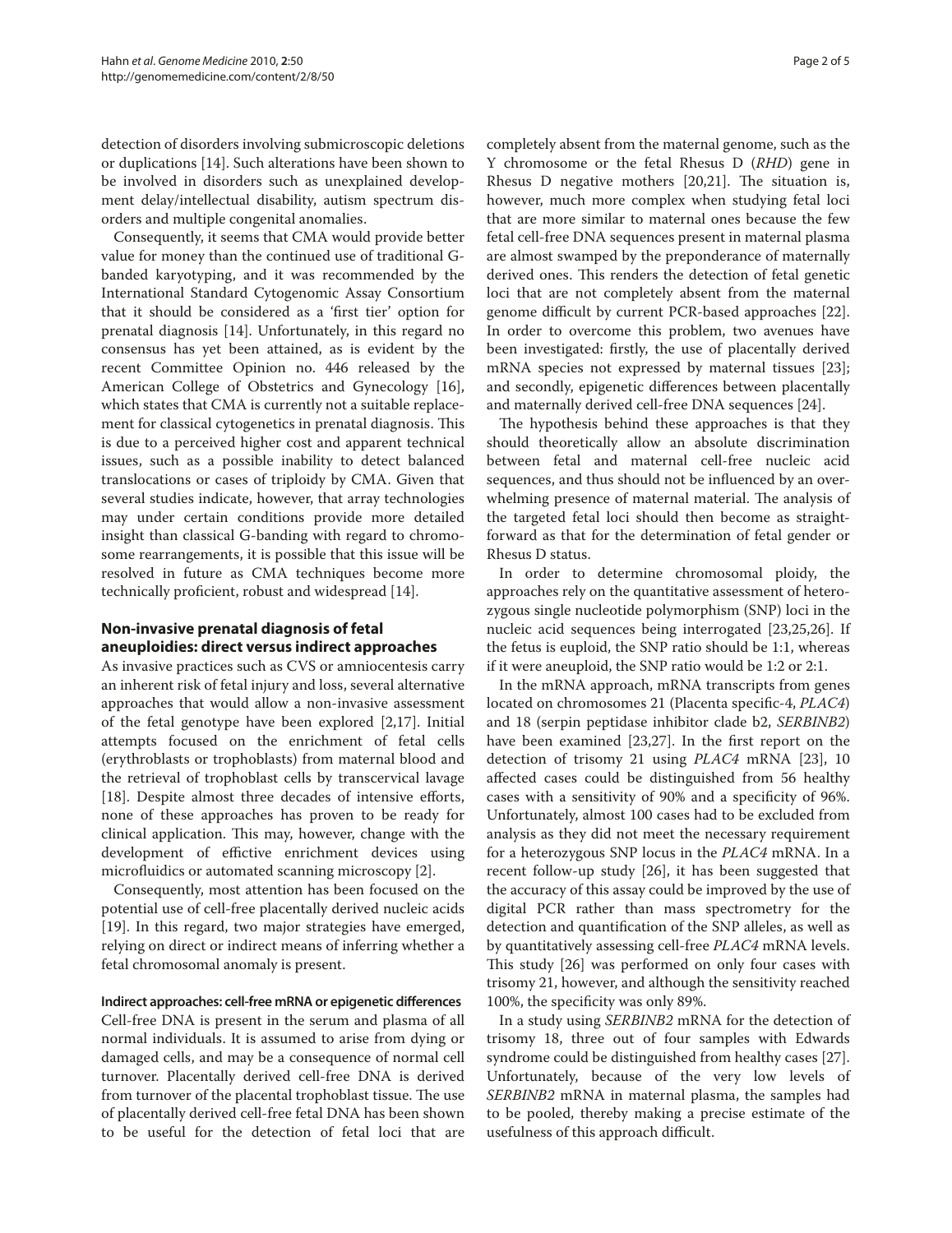In the first study to explore whether epigenetic differences between placental and maternal tissues could be used for fetal aneuploidy detection [28,29], the use of the *MASPIN* gene on chromosome 18 was explored. This gene has been shown to be hypomethylated in placental tissues and hypermethylated in maternal blood [28]. However, as it was not possible for the authors [28] to reliably distinguish cases with trisomy 18 from healthy controls when using pure placentally derived fetal genetic material, it is unclear whether this approach will be suitable for the analysis of cell-free DNA, for which the quantities of fetal material are considerably lower [28,29].

More recently, the epigenetic approach has been tested in a more complex manner using a combination of fetusspecific genetic (*ZFY* on the Y chromosome) and epigenetic markers (holocarboxylase synthetase, *HLCS*, on chromosome 21) [30]. Instead of relying on the analysis of SNP ratios, this new test relies on a comparison of the relative dosage of the *HLCS* and *ZFY* loci by digital PCR (see below for a technical description). In their examination, Tong and colleagues [30] were able to discriminate 5 cases with Down syndrome from 24 normal euploid cases.

Although the latter results seem very promising, it is important to realize that several conditions need to be met for these methods targeting fetus-specific sequences to be functional. These are: that there is an absolute distinction between the maternal and fetal compartments; that the chromosomal loci being examined are transcribed at exactly the same rate, or are equally epigenetically altered; and for the *HLCS* and *ZFY* assay, that a reliable alternative to *ZFY* is obtained for gender-independent analysis. As such, considerable further improvement and multi-center large-scale studies will be necessary to reveal how valid these conditions are and whether these approaches are suitable for clinical applications.

## **Direct approaches: digital PCR and next generation sequencing**

Several recent studies have, however, indicated that it may be possible to determine fetal ploidy through the direct analysis of cell-free DNA without having to resort to indirect means such as epigenetic markers or cell-free mRNA [31]. These findings are based on the development of new tools that enable a much more precise quantitative assessment of cell-free DNA sequences than was possible with techniques such as real-time PCR or PCR coupled with mass spectrometry.

In the first of these studies the technique of digital PCR [32] was used for the quantification of fetal DNA sequences [11,33]. Digital PCR differs from other quantitative approaches, such as real-time PCR, which use the exponential phase of the PCR reaction, in that digital PCR allows the reaction to proceed to its plateau and then simply uses a 'yes/no' method to monitor the presence or absence of input template [34]. Because this method relies on the monitoring of numerous single PCR reactions, it required the development of microfluidic devices with several thousand reaction chambers in order for it to become viable [11,32,33].

By these means two independent proof-of-principle studies [11,33] indicated that digital PCR could be used for reliable discrimination between aneuploid and euploid cases on pure fetal genetic material, and that this may be possible when only 10% of the input template was of aneuploid origin, provided that 4,000 individual events were monitored [11,32,33]. As the concentration of cellfree fetal DNA in maternal plasma is similar to 10%, this method may thus be useful for analyzing such samples [11,32,33].

The most spectacular evidence that the direct analysis of cell-free DNA in maternal plasma can be used to detect fetal aneuploidy is provided by studies using 'next generation' or 'shotgun' sequencing [35-37]. In this method, very short fragments from the entire genome are amplified and sequenced [37]. In this manner some 65,000 reads have been obtained for chromosome 21 and several million for the entire genome. However, instead of using these sequence data for genome analysis, the output data are examined in the same molecular counting manner as are digital PCR data. As the number of reads available is several orders of magnitude higher than what can currently be attained by digital PCR, the results would also be expected to be much more precise. This was indeed the case and, in both studies, all cases of aneuploidy could be reliably distinguished from euploid controls [35-37].

## **Development of new highly specific screening markers using proteomics**

Protein biomarkers have formed the basis for fetal aneuploidy screening tests for several decades, starting with the second trimester test that used maternal serum  $α$ fetoprotein, human chorionic gonadotrophin (hCG) and estriol [38]. This test, which was routinely used to screen pregnancies at 15 to 20 weeks of gestation, has largely been replaced by the first trimester combined test, which is performed at around 11 to 13 weeks of pregnancy [39]. This test uses ultrasound for the detection of nuchal translucency (related to the size of a fold in the skin at the base of the neck, which is increased in cases of Down syndrome) in combination with serum protein markers such as free β-hCG and pregnancy-associated plasma protein-A (PAPP-A). In centers with skilled ultrasonographers, detection rates for pregnancies with a Down syndrome fetus of up to 80% can be attained. Unfortunately, both tests are hampered by high false positive rates of the order of 5 to 8%, thereby leading to a large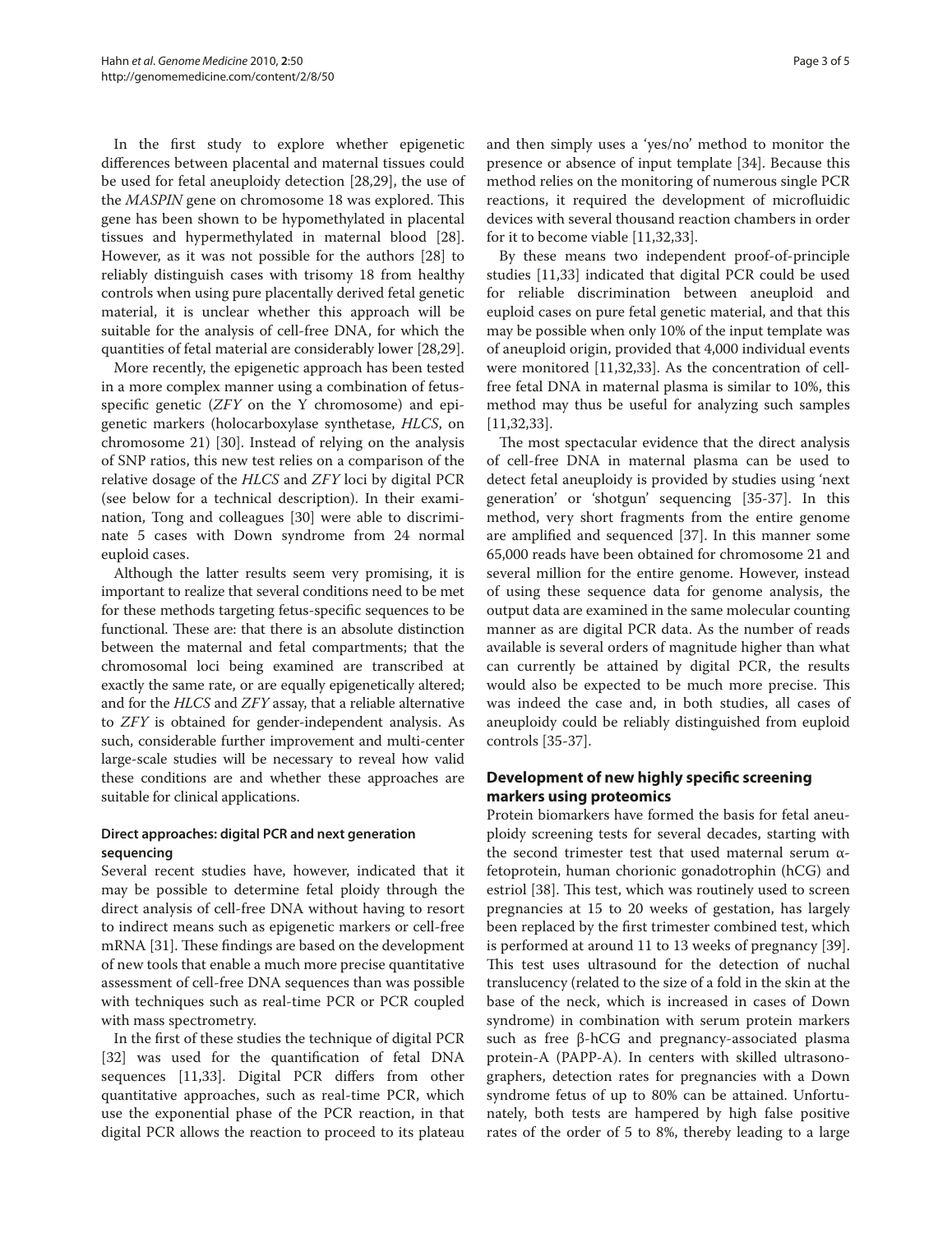number of unnecessary invasive procedures being performed on healthy pregnancies. One way in which this problem has been proposed to be overcome is by the addition of more placenta-specific biomarkers, and indeed, slight improvements can be achieved by the addition of other markers, such as members of the inhibin/activin family [40].

Given that the placenta in Down syndrome has very characteristic defects in trophoblast differentiation, it may be possible that associated changes in protein expression are evident in the maternal plasma proteome [41]. For this reason several studies have used proteomic strategies to detect such potential biomarkers [38]. This approach is, however, not as simple as it would seem because of the incredible complexity of the plasma proteome, which contains peptides derived from every tissue of the body. Furthermore, the presence of very abundant proteins, such as serum albumin and immunoglobulin, effectively mask rare peptides, such as those of placental origin. An additional problem that hampered many previous studies is that the tools used to measure quantitative differences in plasma peptide levels between case and controls, such as two-dimensional differential in gel electrophoresis, were not adequately sensitive and reliable.

This has largely been overcome by the development of techniques such as the isobaric tag for relative and absolute quantification (iTRAQ) method [42]. In a recent pilot study [43], we have examined whether this approach will be suitable for the development of Down syndrome screening markers. In our study [43] we examined firsttrimester plasma samples from mothers of fetuses with Down syndrome and matched healthy controls, which were labeled with quadruplex isobaric tags. Among the proteins found to be elevated in mothers of fetuses with Down syndrome, we were pleased to detect β-hCG, an important component of current screening strategies, suggesting that the iTRAQ method was working. Of particular interest was the detection of several molecules of the amyloid family associated with onset of senility in Alzheimer's and Down syndrome patients.

The true power of proteomic analyses, especially when coupled with high-throughput quantitative analyses such as selective reaction monitoring, comes from the use of very large panels (hundreds to thousands) of potential biomarkers [44]. Using such large panels it may be possible to minimize the effect of personal genomic differences.

## **Conclusions**

Recent developments involving technologies such as digital PCR or shotgun sequencing may bring about the long-awaited dream of being able to detect fetal aneuploidies directly from a sample of maternal blood. The current problems hindering the immediate translation

of this approach into the clinic are the cost of the instruments, the reagents and the experimental analysis, and the length of time taken to perform the subsequent bioinformatic analysis. This may, however, change as the next generation of machines becomes available, which will be priced at a fraction of the cost of current devices. Furthermore, by focusing on discrete targeted sequences (such as chromosomes 21, 18 and 13), it should be possible to perform smaller analytic runs and also cut down the time required for bioinformatic analysis enormously.

Although it is unlikely that proteomic approaches will become so effective as to render them diagnostic, it is possible that the quantitative analysis of large panels of potential biomarkers by mass spectrometry-based techniques such as selective reaction monitoring may increase current screening sensitivity and specificity to a very high level.

The development of large panels of biomarkers, which take into account personal genomic differences, may increase the level of screening accuracy to such an extent that further testing, be it invasive or not, will be restricted to a well defined high risk group.

#### **Abbreviations**

CMA, chromosomal microarray; CVS, chorionic villus sampling; FISH, fluorescent *in situ* hybridization; qf-PCR, quantitative fluorescent PCR; hCG, human chorionic gonadotrophin; iTRAQ, isobaric tag for relative and absolute quantification; SNP, single nucleotide polymorphism.

#### **Competing interests**

BGZ is an employee of Fluidigm Corporation, USA. SH and LJ declare that they have no competing interests.

#### **Authors' contributions**

All authors contributed to the writing and editing of this manuscript.

#### **Author details**

1 Department of Biomedicine, University Women's Hospital, University Clinics Basel, Hebelstrasse 20, CH-4031, Switzerland. 2 Division of Obstetrics and Gynecology, Drexel University School of Medicine, 245 N. 15th Street, Mail Stop 495, Philadelphia, PA 19102, USA. <sup>3</sup> Fluidigm Corporation, 7000 Shoreline Court, Suite 100, South San Francisco, CA 94080, USA.

#### Published: 5 August 2010

#### **References**

- 1. Fruhman G, van den Veyver IB: Applications of array comparative genomic hybridization in obstetrics. *Obstet Gynecol Clin North Am* 2010, 37:71-85.
- 2. Hahn S, Jackson LG, Kolla V, Mahyuddin AP, Choolani M: Noninvasive prenatal diagnosis of fetal aneuploidies and Mendelian disorders: new innovative strategies. *Expert Rev Mol Diagn* 2009, 9:613-621.
- Philip J, Silver RK, Wilson, RD, Thom EA, Zachary JM, Mohide P, Mahoney MJ, Simpson JL, Platt LD, Pergament E: Late first-trimester invasive prenatal diagnosis: results of an international randomized trial. *Obstet Gynecol* 2004, 103:1164-1173.
- 4. Choolani M, Ho SS, Razvi K, Ponnusamy S, Baig S, Fisk NM, Biswas A: FastFISH: technique for ultrarapid fluorescence in situ hybridization on uncultured amniocytes yielding results within 2 h of amniocentesis. *Mol Hum Reprod* 2007, 13:355-359.
- 5. Weise A, Liehr T: Rapid prenatal aneuploidy screening by fluorescence in situ hybridization (FISH). *Methods Mol Biol* 2008, 444:39-47.
- 6. Cirigliano V, Voglino G, Ordonez E, Marongiu A, Paz Canadas M, Ejarque M, Rueda L, Lloveras E, Fuster C, Adinolfi M: Rapid prenatal diagnosis of